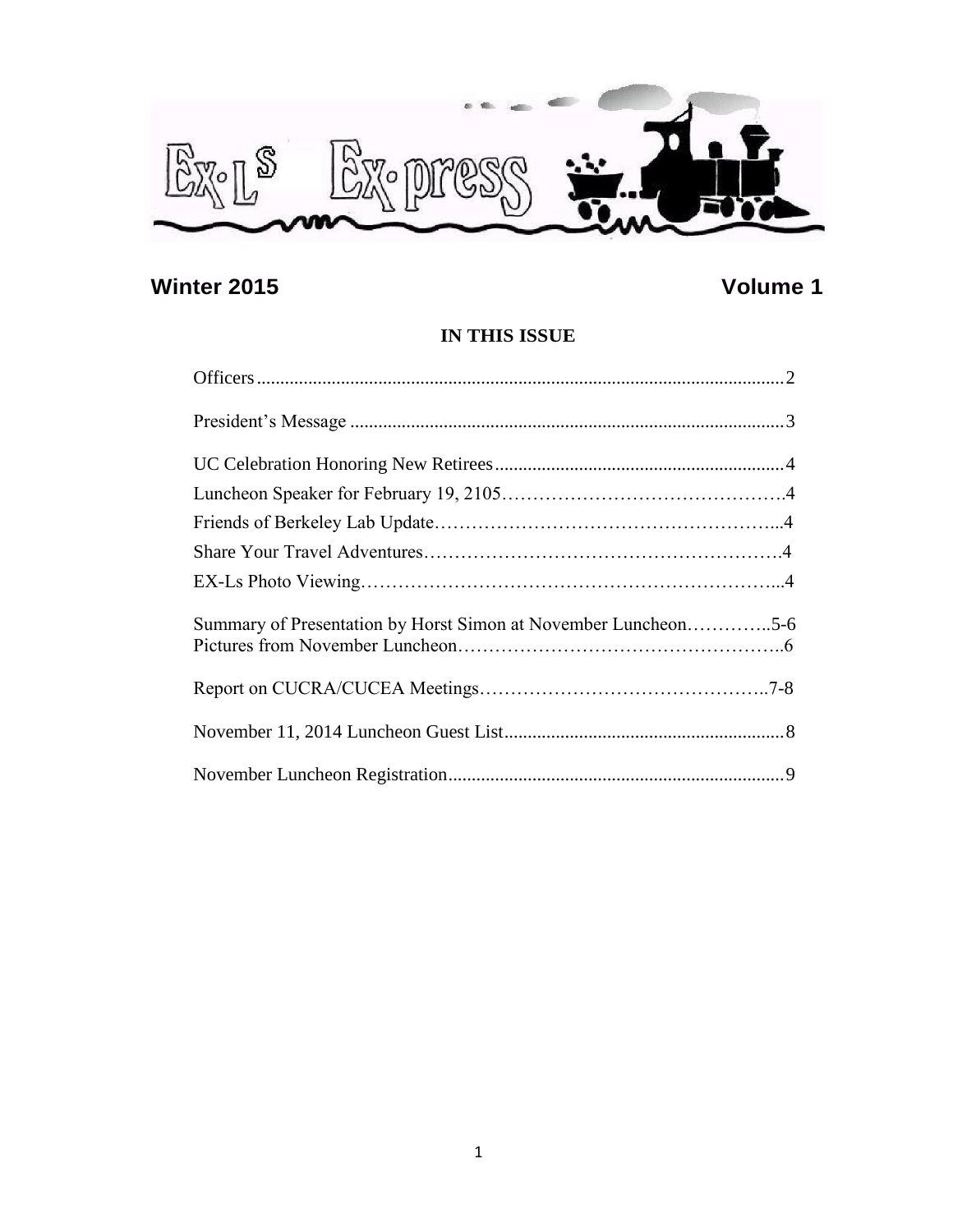#### **EX-Ls EXPRESS – WINTER 2015**

Published Quarterly at the end of January, April, July, and October Editor: Louise Vogelsberg

*Deadline for Newsletter submittals is 7 days after the Board meeting.*

#### **EX-Ls BOARD OF DIRECTORS**

| President:                         | Connie Grondona           |
|------------------------------------|---------------------------|
| 1 <sub>st</sub> Vice President:    | Cheryl Fragiadakis        |
| 2 <sub>nd</sub> Vice President:    | Lee Schroeder             |
| Secretary:                         | <b>Esther Schroeder</b>   |
| Treasurer:                         | <b>Kay Bristol</b>        |
| Membership:                        | Patti Power-Risius        |
| Activities:                        | Vicky Jared               |
| <b>LBNL</b> Liaison:               | <b>Armando Viramontes</b> |
| <b>CUCRA/AROHE Representative:</b> | Janis Dairiki             |
| <b>UCBRC</b> Policy Board:         | <b>Richard Sexto</b>      |
|                                    | Joe Jaklevic              |
| Editor EX-Ls EXPRESS:              | Louise Vogelsberg         |

Webmaster – [www.lbl.gov/EX-Ls](http://www.lbl.gov/EX-Ls) Richard Baker

#### **PAST PRESIDENTS**

| Trudy Forte - 2014     |                             |
|------------------------|-----------------------------|
| Joe Jaklevic-2012-2013 |                             |
| Rollie Otto $-2011$    | Ken Mirk $-1999$            |
| Richard Sextro - 2010  | Paul Hernandez - 1998       |
| Don Grether $-2009$    | Clay Sealy $-$ 1996-1998    |
| Jose Alonso – 2008     | Igor Blake – 1994-1996      |
| Janis Dairiki – 2007   | Conway Peterson - 1992-1994 |
| John Kadyk – 2006      | Howard Browne - 1990-1992   |
| Gene Binnall – 2005    | Ethel Skyrdlinski - 1989    |
| $Sig Rogers - 2004$    | Al Amon - 1988              |
| Bob Fulton $-2003$     | Ken Lou $-1987$             |
| Bob Birge $-2002$      | Virginia Cherniak - 1986    |
| Per Dahl - 2001        | Bill Bigelow - 1985         |
| Tom Beales – 2000      | Ted Bowers - 1981-1984      |
|                        |                             |

#### **WELCOME NEW MEMBERS THIS QUARTER**

Carolyn Adams Stan Klezman Angela Gill Barbara Atkinson Elsie Martin Jeffrey Fernandez James McMahon Hans Gerog Ritter Edward Manougian

Edward Bubak William Hassenzahl

#### **2015 CALENDAR OF BOARD MEETINGS & LUNCHEONS**

| <b>Board:</b> | Luncheons:  |               |
|---------------|-------------|---------------|
| April 9       | February 19 | Berkeley Y.C. |
| July 9        | May 21      |               |
| October 8     | November 19 | Hs Lordships  |

Board Meetings start at **3:00 p.m.**, usually in 54-130B (that's in the conference room addition to Perseverence Hall in the Cafeteria) at the Lab, but subject to change at the last minute, so check with a Board member if you plan on attending. We welcome attendance by interested members.

#### **OFFICE ADDRESS:**

**Our mailing address is:** LBNL EX-Ls 101 University Hall Berkeley, CA 94720

**Photo Site:** http://picasaweb.google.com/exLpics **Photo Czar:** Ned Dairiki

**Website:** [www.lbl.gov/EX-Ls](http://www.lbl.gov/EX-Ls) **Webmaster:** Richard Baker [\(xrobaker@comcast.net\)](mailto:xrobaker@comcast.net)

#### **EX-Ls Honorary Life Members**

| <b>Shirley Ashley</b> | Ingeborg Henle    |
|-----------------------|-------------------|
| Bud Larsh             | Patrick Cullinane |

#### **MEMBERS DECEASED IN 2014**

Abe Glicksman Andrew Sessler

Robert Mortiboy Franklin Choy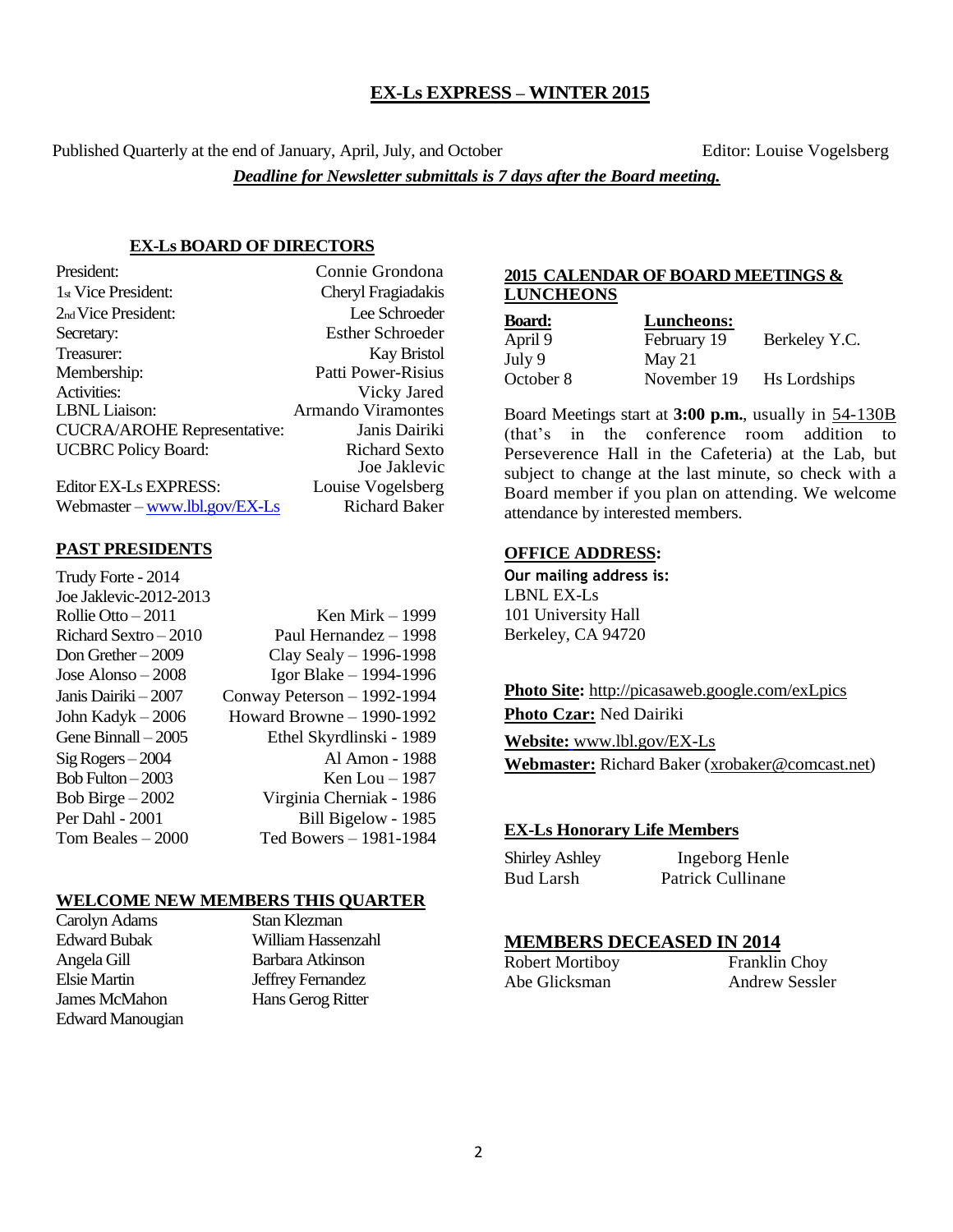Welcome to 2015! I trust you all had good Holidays, and are looking forward to Happy Days ahead!!

The New Year brings some changes to the Ex-L's Board.

I will be serving as your EX-Ls President for this year. I would like to thank Trudy Forte for her service this last year and for serving as 1st V.P. for two years before that! Tho' she has stepped down as President she will still be very much a part of the Executive Board and she will be representing the EX-L's at the UC Retirement Center Policy Board meetings. The EX-Ls are well represented on this board. Joe Jakelavic is the other representative and Rich Sextro is the Policy Board's President.

I would also like to thank Lee Schroeder and Esther Schroeder (no relation) for accepting positions and joining us on the Board. Lee, retired in 2006 from Nuclear Science, will be the  $2<sup>nd</sup>$  Vice President and will chair the Nominations Committee. He will be looking for candidates for next year's  $2<sup>nd</sup>$  V.P. If you could, please consider volunteering, or nominating someone for this position. Esther, who retired in 2003 from Information Technology, will be the new Secretary replacing Karen Springsteen whom we all thank for serving in that position for many years.

Cheryl Fragiadakis will be the  $1<sup>st</sup>$  Vice President and will chair the luncheon speaker committee. Don't forget to join us at the **luncheon on Feb. 19th**. Look for more information in this newsletter.

Vicky Jared continues to chair the Activities Committee and manages to seamlessly co-ordinate all the luncheons. She could use more help in this endeavor and in planning other activities. Patti Powers-Risius continues as Membership Chair. Please remember to renew your membership, or consider a one-time fee of \$150 for a lifetime

membership. Kay Bristol continues as Treasurer and keeps our accounts in order. Louise Vogelsberg produces the newsletter, and Dick Baker manages the EX-L's web site.

Cary Sweeney from the UC Retirement Center attends our meetings. We continue to enjoy a good working relationship with her and the Center.

Lab Liaison update: Armando Viramontes has moved in with the Directorate in B-50. He has been able to set a date of **April 30, 2015 for the long awaited Lab Retires Reception. More information will follow!!** 

The Board will be reviewing and updating the By-Laws this year. We are also planning a new banner for the Newsletter. (Time to retire the Ex-Press with it's outdated, coal burning engine logo.) And, we are participating in the planning and organizing of the Retiree Reception mentioned above.

I retired 10 years ago from Health Services and have always enjoyed the Ex-L's luncheons, newsletters, and other functions and communications. When I was approached two years ago to accept the nomination of 2nd Vice president, I felt honored and was eager to help this fine organization. So far it has been an interesting, and fulfilling activity. I say this to encourage others of you to consider volunteering to help us. Even if you feel you can't serve as a Board member, let one of us know if you are interested in assisting with the luncheons, planning activities, helping to recruit new members, or helping with the newsletter by editing, or submitting articles. Our Board meetings are open to all. Please feel free to join us at the next meeting on April  $9<sup>th</sup>$  at 3 pm in B54/130.

I wish you the best of 2015 and, if you have any questions or comments, please feel free to contact me at [cegrondona@att.net](mailto:cegrondona@att.net)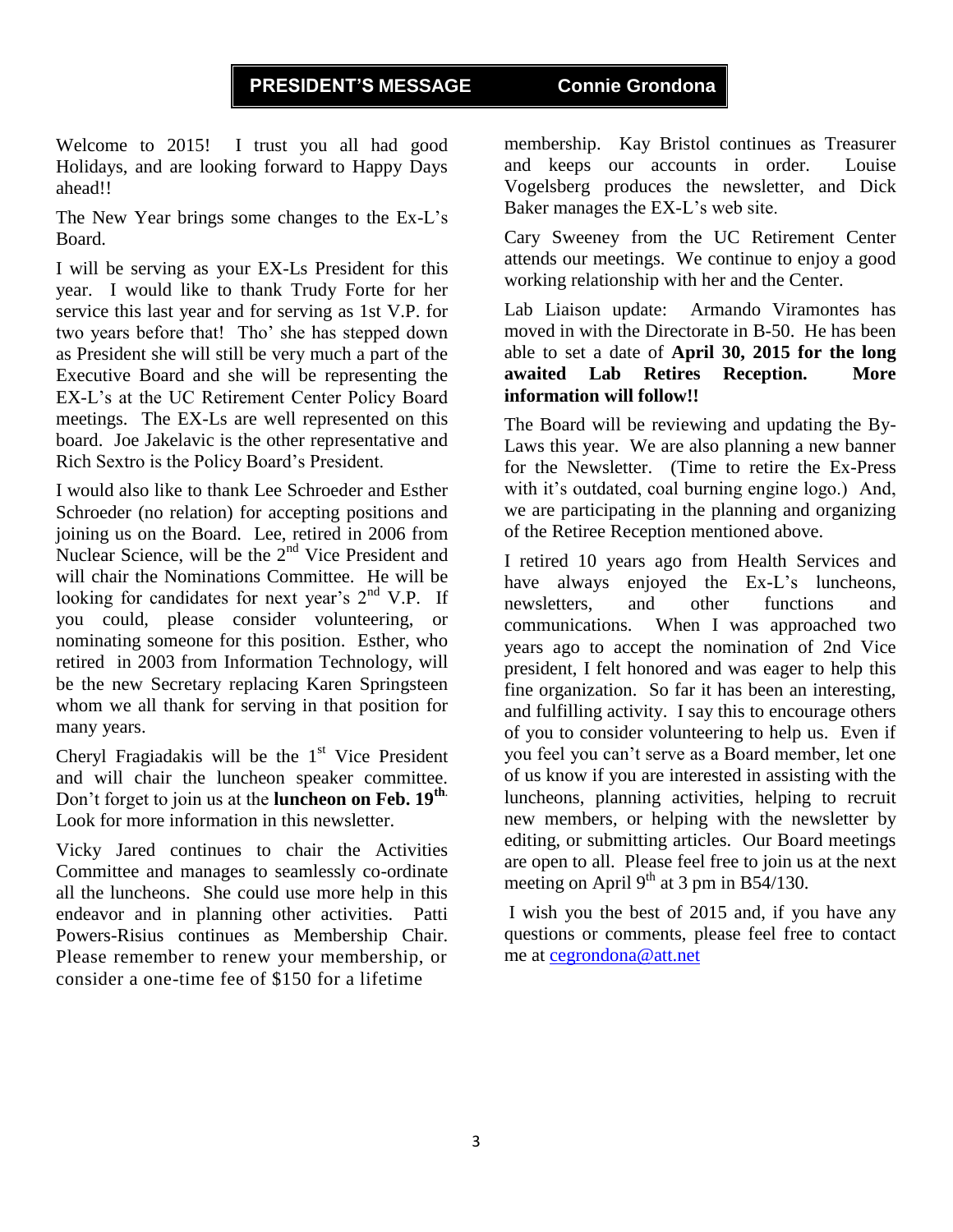## **UC Celebration Honoring New Retirees**

On November 13, 2014, UC honored retirees from the campus community and LBNL. The reception had a World Café theme. It was held at the Krutch Theater on the Clark Kerr Campus; a beautiful room for such an event! Retirees were welcomed by Claude Steele, Executive Vice Chancellor, and he saluted all with a champagne toast (or bubbly apple cider for some). It was a merry gathering with a delicious buffet luncheon during which we were serenaded by members of the UC Berkeley band. Following lunch and the toast, we had the unique experience of breaking out and joining conversations at tables with different themes. As part of the café theme, coffee and desserts were served. Some of the themes included: Gardening, fitness and nutrition, volunteering, cultural activities and creative arts, and tours and outings. This wonderful reception was developed and organized by Cary Sweeney, Director, UCB Retirement Center.

Members and associates of the EX-Ls Board of Directors were on hand to greet the new retirees from LBNL - They included: Trudy Forte, Connie Grondona, Patti Powers-Risius, Kay Bristol, Rich Sextro, Joe Jaklevic and Janis Dairiki. We were able to recruit 8 new EX-Ls members. The picture below shows one of the new members, Kathy Bjornstead (center) joined by Patti Powers-Risius on the right and Trudy Forte on the left with the banner from our recruiting table.



## **Luncheon Speaker for February 19, 2015**

Come join us for lunch and a great talk: "The Science of a Meaningful Life"

For more than a decade, UC Berkeley's Greater Good Science Center has been studying the science of compassion, happiness, altruism, gratitude -- what it calls "the science of a meaningful life." In this talk, Jason Marsh, the GGSC's director of programs, will share some of the key insights from this science, including evidence that long-term happiness depends not on material wealth but on connection and kindness to others.

## **Friends of Berkeley Lab Update**

On January 14, 2015 the Lab announced a new website for Friends of Berkeley Lab: friends.lbl.gov. You join at no cost and/or just browse the contents. One interesting page is reached by clicking on the icon of Lab History. There are some historic photos dating from the Lab's early years, as well as information about the Lab's Nobel prizes, and "29 Breakthroughs". Check it out.

## **WHERE HAVE YOU BEEN? SHARE YOUR TRAVEL ADVENTURES**

**Submit your articles to:** [lbnl-exls@lbl.gov](mailto:lbnl-exls@lbl.gov)



Bud Larsh and Brenda Shank spent a week on the Big Island of Hawaii at the end of August, 2014. Most fascinating was seeing the activity of Kilauea – especially at night and riding the plume down the mountain on the north side of the island.

EX-Ls PHOTO VIEWING If you are interested in looking at the photos from the past EX-Ls luncheons or events you can view them at our Picasa web page: http://picasaweb.google.com/exLpics. Join us at our next luncheon and see your former co-workers and friends in person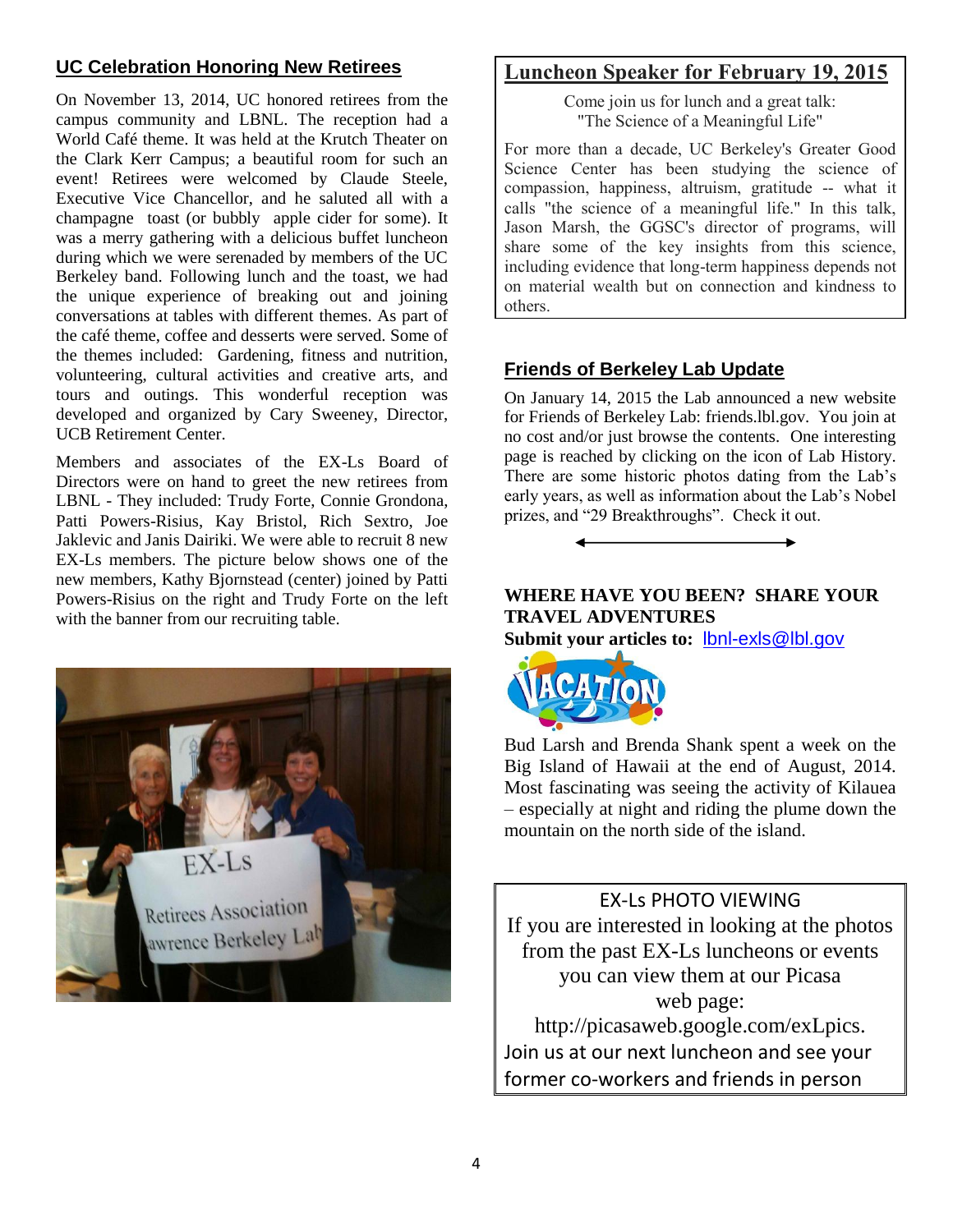#### **LABORATORY OVERVIEW PRESENTED BY HORST SIMON, DEPUTY LABORATORY DIRECTOR AT THE NOVEMBER 20, 2014 EX-L'S LUNCHEON**

Established in 1931 Lawrence Berkeley Laboratory is the oldest of the National Labs. It is managed and operated by the US Department of Energy (DOE). The Lab currently employs 4200 people and, with an annual budget of approximately 820 million, conducts unclassified research. The Lab has always and continues to use a "team science" approach, using its large-scale, world-class facilities for the discovery of science. Its user facilities serve the nation and the world; over 10,000 visiting scientists from 92 different countries use the facility each year.

The Laboratory organization chart has changed in recent years, going back to the appointment of Associate Directors who now head Physical Operations, Computing Sciences, Biosciences, Energy Sciences, Physical Sciences, and Energy Technology.

The budget was described as "healthy" with an average increase of 3% per year over time. Over three fourths of the Lab's funding is from DOE, with funding going to three main areas: Basic Energy Science, Biological and Environmental Research, and Math and Computing. The budget is expected to be flat in the coming year.

The Lab's mission has evolved and changed from highenergy physics in the '70s to a multidisciplinary approach, focusing on biological and computing sciences today. It will continue to look at new initiatives in other areas (possibly neurosciences) in the future.

A new approach to scientific research called "Cyclotron Road" has been recently announced. This model starts with choosing entrepreneurial innovators who strive for commercial impact. They are given the right environment (access to large-scale facilities) and incentives are provided through a handoff to network partners. It is hoped that this will lead bright new stars to develop new scientific break throughs.

In support of meeting the DOE's critical missions of our time, LBNL collaborates with other the National Labs. The depth of expertise across multiple disciplines allows for creation of whole new fields of research at the intersection of strategic areas. LBNL brings its strength in Bio and Earth Sciences, Advanced Scientific Computing, Nanotechnology, and Soft-X-ray Science to help solve today's problems.

Some examples of LBNL participation are:

Shale Gas Revolution: In the 1980's DOE invested in 20 years of research in horizontal drilling and fracturing, raising the production of domestic shale gas from 2% to 25%.

Energy Efficient Technology: Since the 70s the Labs have been focused on reducing energy consumption, producing CFL's, and developing Energy Star standards, cool roofing materials, and more efficient aero duct sealers.

Renewal Energy Technology: Developed basic PV and wind-energy materials and manufacturing have been developed.

LBNL has a strong legacy in particle Physics and continues to provide international leadership in particle physics in ATLAS at CERN, by contributing to Higgs discovery, and by participating in Daya Bay with China in an experiment to measure neutrinos, as well as a dark energy experiment using baryon acoustic oscillations (BOSS). LBNL is also a leader in studies of the cosmic frontier.

In the Biosciences, the Lab leads in the Human Genome Project, use of synthetic biology and the designing of microbial systems for the advance of bio-fuels and chemicals for beneficial use. "Microbes to Biomes" is the organizing theme for Bio-energy Research that consists of controlling, understanding and observing microbes leading to early discovery of how microbial communities react to and define global carbon flux.

X-ray light sources at the DOE Labs, made possible by accelerator science, are critical for other disciplines. Four of the National Labs provide the nation these tools: Argonne has hard(est) x-ray; Brookhaven has hard xrays; Stanford, hard x-ray and x-ray laser; Berkeley has soft(est) x-rays.

LBNL is the world's soft x-ray science leader, impacting science and technology by allowing multiscale biological imaging, (in situ) spectroscopy for chemical information, and supporting other research initiatives. A planned upgrade to the Advanced Light Source will enable functional mapping with an even higher resolution by 2021.

Computing is pervasive in modern science and technology. The future of Computational Science at LBNL is in partnering with other large computers at other Labs and companies on energy-efficient exascale technologies, as well as providing real-time imaging at the ALS.

LBNL's science strategy has driven the Labs infrastructure vision. Current new buildings at B90, at the old B25 site and below the B50 complex, are focused on evaluating and improving the energy efficiency of new buildings, improving battery storage, exploring biofuels, and increasing high-performance computing. The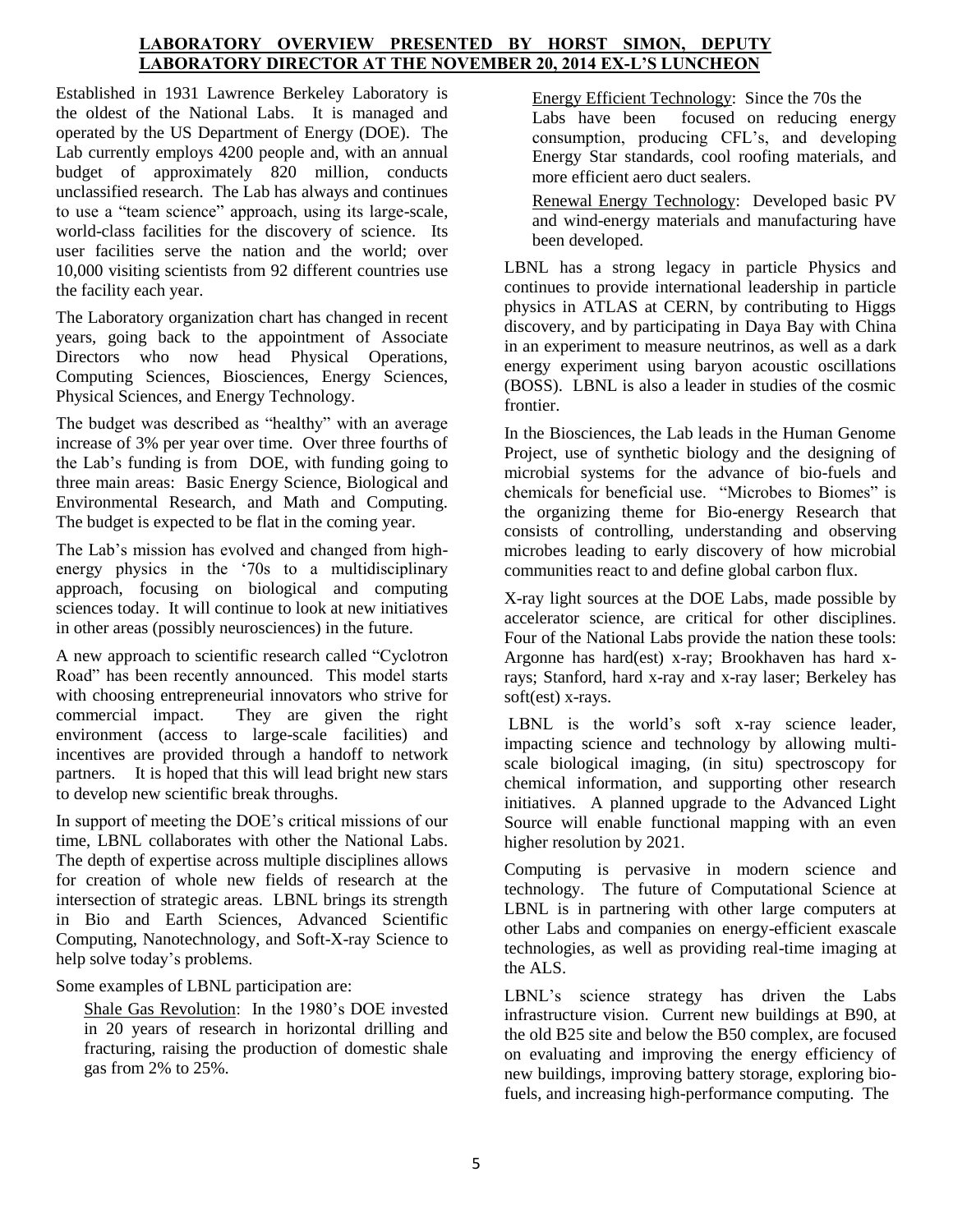future vision includes a building at the old Bevatron site dedicated to bioscience programs and a new material and chemistry buildings near the ASL.

Current and future challenges;

2015 will be the year of "1000 moves" as the new facilities come on line.

There will be yet another mandated review of the National Labs.

Funding for the Richmond Campus has been lost. It will now be developed by UCB as a Berkeley Global Campus.

Parking continues to be a challenge and a study including an off-site option with shuttles as well as fees for on-site parking is underway.

A recent development is that of a Berkeley Lab Foundation whose purpose is to raise philanthropic funds. An Executive Director has been hired and more information will be forthcoming.

A complete set of slides is available at: [141120 Simon LBNL Overview ExLs.pdf](https://docs.google.com/a/lbl.gov/file/d/0B7tfNexox_3daVJLVnA1UUxOME0/edit?usp=drive_web)







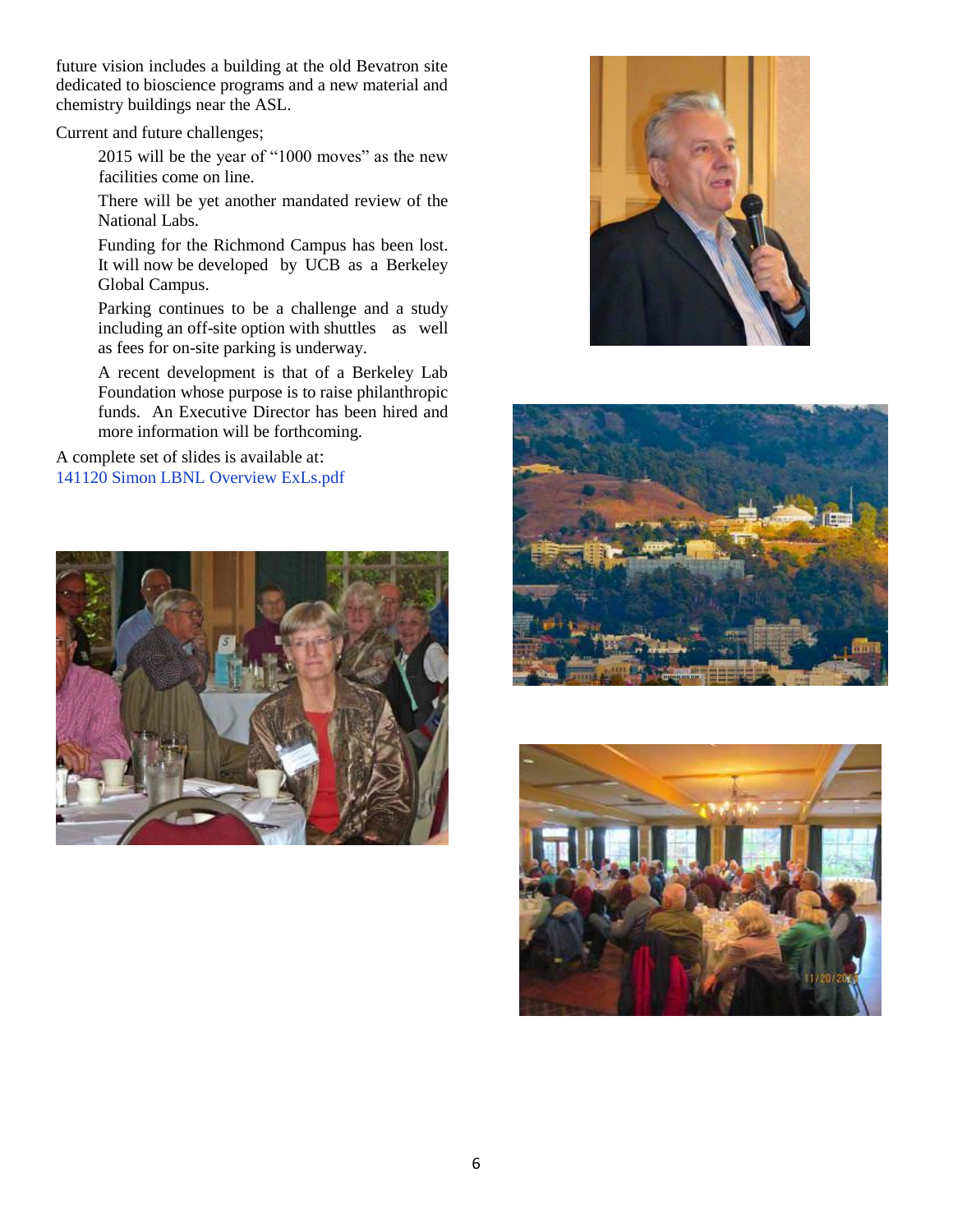### **REPORT ON CUCRA/CUCEA MEETINGS OCTOBER 22-23, 2014 AT THE ALUMNI HOUSE, UC BERKELEY**

#### **by Janis Dairiki**

CUCEA is the Council of UC Emeriti Associations and CUCRA is the Council of UC Retiree Associations, of which EX-Ls is a member. The two councils hold biannual meetings, rotating among the UC campuses. The UCB Retirement Center (UCBRC) and the four local retiree associations, including the EX-Ls, hosted this fall meeting at Berkeley. Trudy Forte and I represented the EX-Ls on the planning committee and also at the meetings.

The format of the meetings is that CUCEA and CUCRA each meet separately for half a day and also hold a joint meeting that is attended by representatives of the UC Office of the President (UCOP). This report addresses the highlights of the CUCRA and joint meetings without distinguishing between them.

The joint meeting got off to a rousing start as the UC Straw Hat Band marched in and serenaded us for a few minutes.

Angelica (Angy) Stacy, Associate Vice Provost for the Faculty, then gave the campus welcome. She presented several viewgraphs supporting her introductory statements that aging and work in the academy is distinct and faculty age structure impacts renewal. The average age of faculty has increased in the last 20 years; there is no strong evidence for a decline in productivity, but, given budget restraints, the number of young faculty has therefore decreased. She has carried out some research on faculty retirement to explore questions of retirement in academia with a goal of creating options and a smooth pathway to the next phase of an academic career.

Rich Sextro followed up (later in the meeting) with a talk on **Transforming Retirement,** an initiative of the UCBRC. Noting the faculty demographics and, in many cases, limited growth in budgets or in new FTE's, the UCBRC policy board formed a committee to explore the dilemma of how UC Berkeley can balance the potentially competing interests of encouraging and maintaining intellectual leadership and maturity with those of bringing in new energy and developing new intellectual contributions. Is there a role for the UCBRC?

The UCBRC committee's initial effort is aimed at faculty retirement but will be followed by a focus on retirement issues for staff and non-Senate academics. In each of the past two summers, the UCBRC hired a graduate student to assemble information about existing policies, procedures and any ongoing research relevant to aging and retirement, both at Berkeley and elsewhere.

Based on the key findings, the students developed a 'toolkit' as a means of starting the conversation with faculty about retirement. The second year produced a draft website which will be further developed as one part of the 'Transforming Retirement' program. The overall goal is to create a "retirement friendly" culture on campus as another chapter in one's life in the campus community.

The Retirement Administration Service Center (RASC) within UCOP plays a centralized role for services that formerly were carried out by the individual campuses. This includes retirement counseling and processing for employees at the Lab. Michael Waldman talked about a survey sent to active faculty and staff who received retirement counseling through the RASC between April and June 2014 to find out how satisfied they were with the RASC service. The goal of RASC was to achieve 80% overall satisfaction and that was the outcome. There were 14 LBNL staff who used the RASC service and they indicated 100% satisfaction. Davis is now conducting a survey of people who went through the local retirement office versus using RASC and they will have a report at the spring meeting.

CUCRA is fairly flush with money, which comes mostly from the Collette travel agency for UC retirees' participation in Collette-organized group trips. This allowed CUCRA to begin a Grants program last year. Any retiree organization can request funding (up to a total of \$5000 for all grants in 2015) for a new project that will (1) enhance or create services for retirees or (2) which actively involves retirees. Two grants were awarded in 2014. **I would encourage you to let the Board know if you have an idea for a project that the EX-Ls could submit when the call for projects is issued in the spring!**

As is now customary at CUCRA meetings, there were two roundtable discussions – one on Financial Sustainability and the other on Membership Communications. The leader of the communications discussion group started off very enthusiastic about the idea of a Facebook page, having talked to (younger) friends in other organizations. The retiree associations that have tried it, aside from the UCLA Retirement Center that has a techie guru to maintain it, have decided it is not useful. This caught my attention because some EX-Ls members have suggested a Facebook page for the EX-Ls. Most all centers have a newsletter, most quarterly; some distribute it only by email and some by both email and snail mail. The UC Davis Retiree Center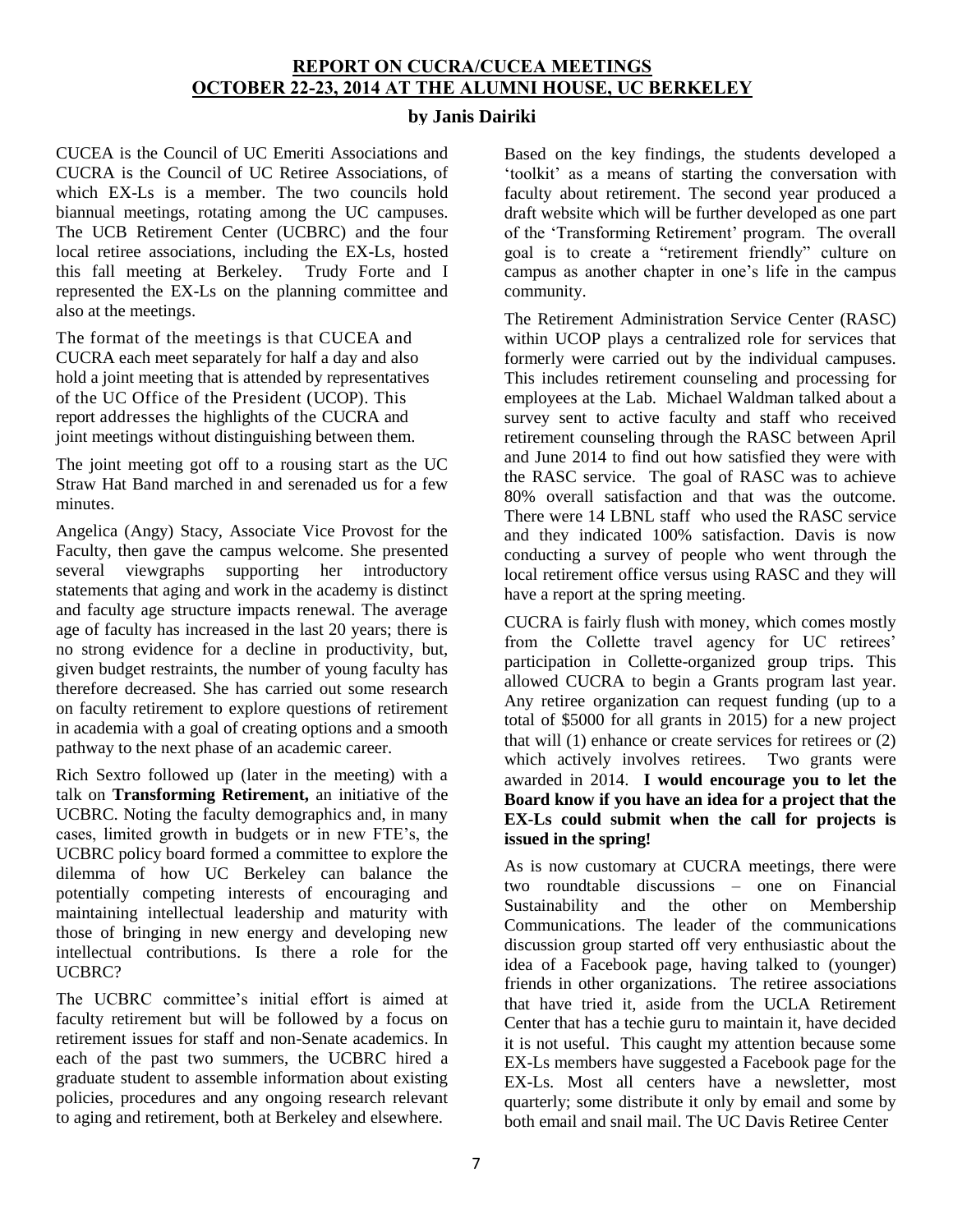has recently gone down to only one newsletter/year (because of cost) and supplements that with weekly email updates. One topic mentioned in the Financial Roundtable was that the ability to pay on-line seems to lead to an increase in membership (for a 6% fee!). Some EX-Ls members have suggested that.

The first day's CUCRA meeting was followed by a tour of the Paleontology Museum in the Valley Life Sciences Building (very worthwhile if you haven't ever been there) and a dinner at HS. Lordships.

Adrian Harris, Chair of the Joint Benefits Committee (JBC), with members from both CUCRA and CUCEA, noted that it is now 20 years since the founding of the JBC. There have been many significant changes in the way CUCEA and CUCRA interact with UCOP and other university entities since the JBC's founding. He distributed a list of JBC successful recommendations over the past years, noting that the most important accomplishments since the last report in 2010 are centered in the area of communication. And then he announced that after 20 years he feels it is time to step down as Chair of the JBC, but is willing to continue as a member of the committee. He received a big round of applause. In my opinion, he has been the reason that the JBC has been so successful, so it's good news that he is willing to stay on the Committee.

If you want to learn more, check out the CUCRA website at: [www.cucra.ucsd.edu.](http://www.cucra.ucsd.edu/) You will find reports from each retiree center and association discussing its recent activities; I always find these very interesting. There are also other meeting materials, e.g., agendas, minutes, and the JBC reports posted there.

Next meetings: April 29-30, 2015 at the UC San Diego Faculty Club

| Jose Alonso           | David Edgar                                       | Ken Mirk                   |
|-----------------------|---------------------------------------------------|----------------------------|
| <b>Richard Baker</b>  | Pauline Fleischer                                 | Nancy & Vic Montova        |
| Paul Banchero         | <b>Trudy Forte</b>                                | <b>Fred Perry</b>          |
| <b>Tom Beales</b>     | Ken Frankel                                       | Conway Peterson            |
| Roy Benedict          | <b>Rick Gough</b>                                 | Martin Pollard             |
| <b>Edward Bennett</b> | Don & Becky Grether                               | <b>Terry Powell</b>        |
| Gene & Myrna Binnall  | Connie & Edward Grondona                          | <b>Patti Powers-Risius</b> |
| Kathy Bjornstad       | Bill & Jeanne Hassenzahl                          | <b>Michael Press</b>       |
| Kay Bristol           | Lilian Hawkins                                    | Hans Georg Ritter          |
| Jerry Bucher          | Egon Hoyer                                        | Francis Rubinstein         |
| Geores Buttner        | Joe Jaklevic                                      | <b>Blanche Sack</b>        |
| Laura Crymble         | Vicky & Richard Jared                             | <b>Esther Schroeder</b>    |
| Patrick Cullinane     | Walt Johansen                                     | Lee & Beverly Schroeder    |
| Eleanor Dahl          | Janos Kirz                                        | <b>Richard Sextro</b>      |
| Peggy Dahl            | Matt Kotowski                                     | Brenda Shank               |
| Janis & Ned Dairiki   | Almon (Bud) Larsh                                 | Karen & Bob Springsteen    |
| Diane D'Aoust         | Peter & Mary Lichty                               | Sandra Stewart             |
| Genevieve Dreyfus     | Pat McKean                                        | William Turner             |
| Norman Edelstein      | Doug McWilliams                                   | Allan Zalkin               |
| Guests:               | Horst Simon, Armando Viramontes, William Johansen |                            |

#### **EX-Ls 11-20-14 LUNCHEON Attendees and Guests – Hs Lordships**